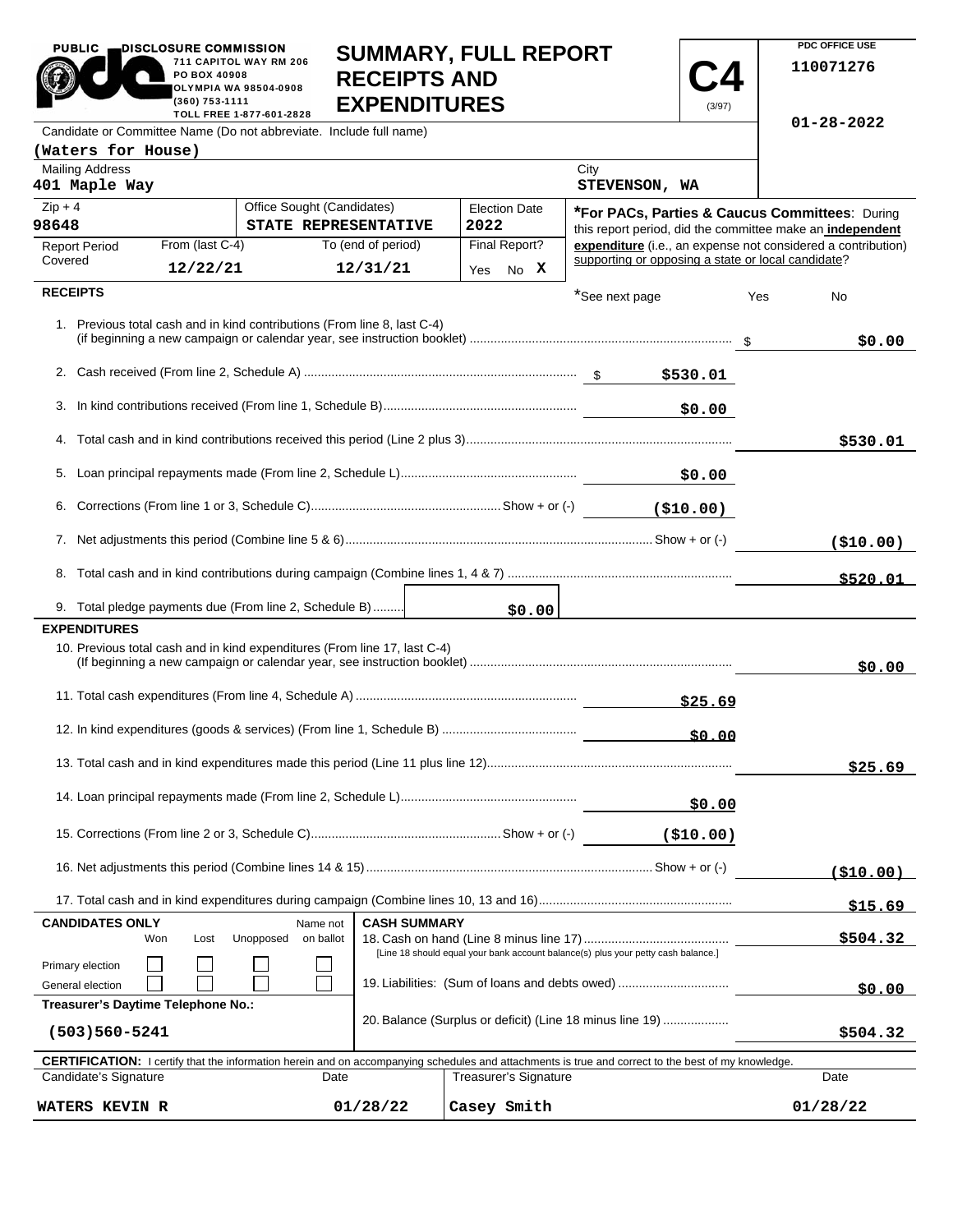## **CASH RECEIPTS AND EXPENDITURE**



Candidate or Committee Name (Do not abbreviate. Use full name.)

| <b>Udinal did Up the Hotel Continues I see The Hot displayment.</b> Use Tail Hamio.                                         |          |                 |                            |                 |          |                |
|-----------------------------------------------------------------------------------------------------------------------------|----------|-----------------|----------------------------|-----------------|----------|----------------|
| (Waters for House)                                                                                                          |          |                 |                            |                 | 12/22/21 | 12/31/21       |
| 1. CASH RECEIPTS (Contributions) which have been reported on C3. List each deposit made since last C4 report was submitted. |          |                 |                            |                 |          |                |
| Date of deposit                                                                                                             | Amount I | Date of deposit | Amount                     | Date of deposit | Amount   | Total deposits |
| 12/30/2021                                                                                                                  | \$520.01 |                 |                            |                 |          |                |
| 12/31/2021                                                                                                                  | \$10.00  |                 |                            |                 |          |                |
|                                                                                                                             |          |                 |                            |                 |          |                |
| 2. TOTAL CASH RECEIPTS                                                                                                      |          |                 | Enter also on line 2 of C4 |                 |          | \$530.01       |

**CODES FOR CLASSIFYING EXPENDITURES**: If one of the following codes is used to describe an expenditure, no other description is generally needed. The exceptions are:

- 1) If expenditures are in-kind or earmarked contributions to a candidate or committee or independent expenditures that benefit a candidate or committee, identify the candidate or committee in the Description block;
- 2) When reporting payments to vendors for travel expenses, identify the traveler and travel purpose in the Description block; and
- 3) If expenditures are made directly or indirectly to compensate a person or entity for soliciting signatures on a statewide initiative or referendum petition, use code "V" and provide the following information on an attached sheet: name and address of each person/entity compensated, amount paid each during the reporting period, and cumulative total paid all persons to date to gather signatures.
	- C Contributions (monetary, in-kind & transfers)

CODE DEFINITIONS ON NEXT PAGE

- I Independent Expenditures L - Literature, Brochures, Printing
- B Broadcast Advertising (Radio, TV)
- N Newspaper and Periodical Advertising
- O Other Advertising (yard signs, buttons, etc.)
- V Voter Signature Gathering
- P Postage, Mailing Permits
- S Surveys and Polls
- F Fundraising Event Expenses
- T Travel, Accommodations, Meals
- M Management/Consulting Services
- W Wages, Salaries, Benefits
- G General Operation and Overhead

## **3. EXPENDITURES**

- a) Expenditures of \$50 or less, including those from petty cash, need not be itemized. Add up these expenditures and show the total in the amount column on the first line below..
- b) Itemize each expenditure of more than \$50 by date paid, name and address of vendor, code/description, and amount.
- c) For each payment to a candidate, campaign worker, PR firm, advertising agency or credit card company, attach a list of detailed expenses or copies of receipts/invoices supporting the payment.

| Date Paid | Vendor or Recipient<br>(Name and Address) | Code | Purpose of Expense<br>and/or Description                                                                                                                                                                                                              | Amount                      |
|-----------|-------------------------------------------|------|-------------------------------------------------------------------------------------------------------------------------------------------------------------------------------------------------------------------------------------------------------|-----------------------------|
| N/A       | Expenses of \$50 or less                  | N/A  | N/A                                                                                                                                                                                                                                                   | \$25.69                     |
|           |                                           |      |                                                                                                                                                                                                                                                       |                             |
|           |                                           |      |                                                                                                                                                                                                                                                       |                             |
|           |                                           |      |                                                                                                                                                                                                                                                       |                             |
|           |                                           |      |                                                                                                                                                                                                                                                       |                             |
|           |                                           |      |                                                                                                                                                                                                                                                       |                             |
|           |                                           |      |                                                                                                                                                                                                                                                       |                             |
|           |                                           |      | $\overline{\mathbf{T}}$ and all $\overline{\mathbf{f}}$ are also as a set of the set of the set of the set of the set of the set of the set of the set of the set of the set of the set of the set of the set of the set of the set of the set of the | $\triangle$<br>$\mathbf{A}$ |

4. TOTAL CASH EXPENDITURES **EXAMPLE 2008** 2012 12:00 THE RISP ON LINE 2012 12:00 THE RISP ON LINE 11 Of C4 \$

**2**

Report Date